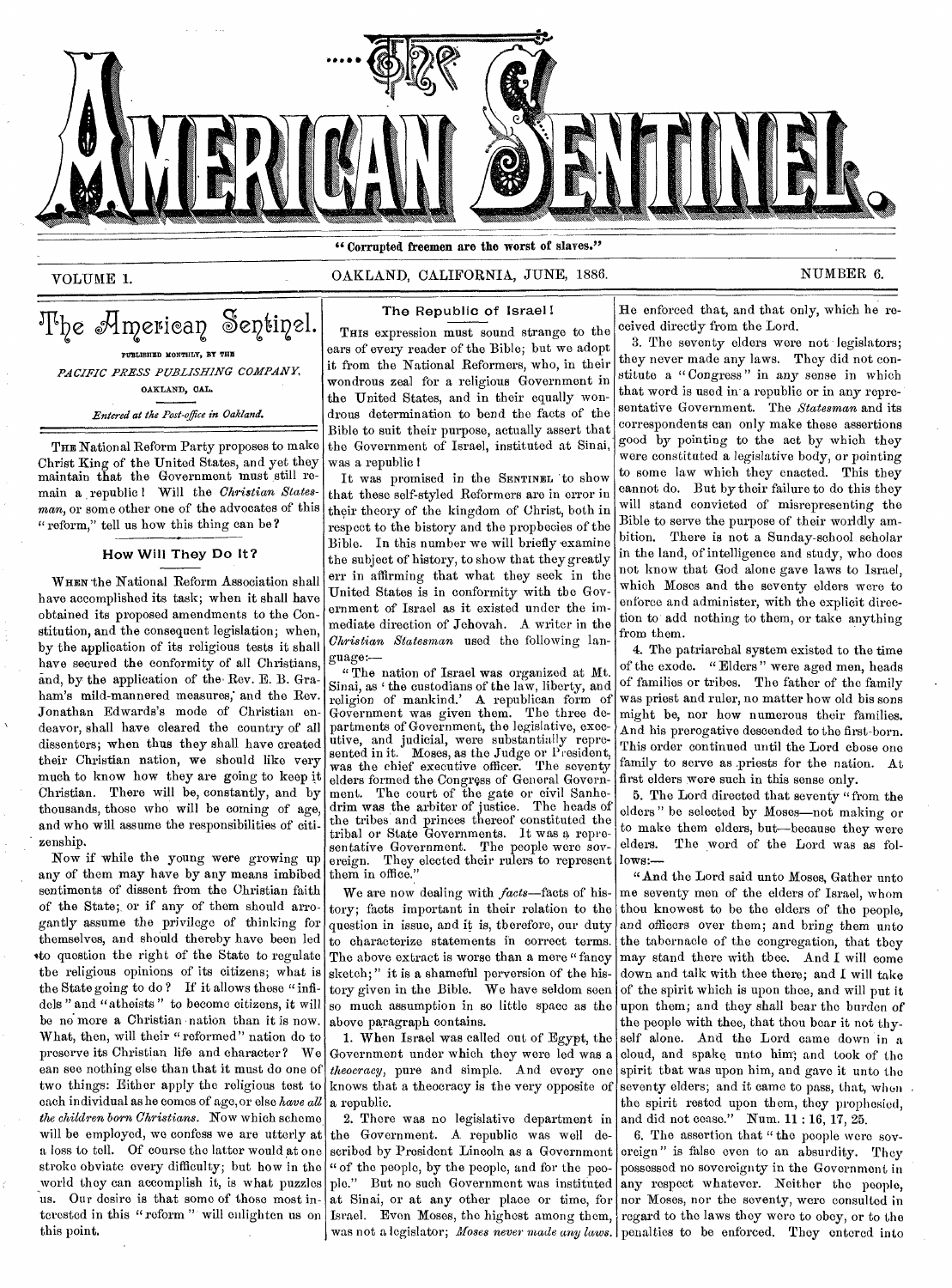covenant with God to be his people and to obey him, but God conferred no legislative power upon any of them.

7. Although the Government was a theocracy, under the immediate and sole direction of God, the religious and civil elements were kept distinct, the priests having no inheritance with the tribes, and all but those designated by the Lord as priests being ineligible to the priesthood. All religious rites being ordered by the Lord, the civil rulers had no authority to control them, or interfere in their performance. The prophets through whom the Lord directed the affairs of the Government, might or might not be priests. Sometimes this office was given to women. All was ordered of the Lord, and the people had no voice in any of these matters.

8. The people finally demanded a king, not to better their Government, but to be as the nations around them. Though the Lord listened to their request, the thing displeased him. He said it was equivalent to rejecting him as their ruler. He gave them a king, but he reserved to himself the right to choose the king for them. Even in this they were not consulted. Saul was chosen of the Lord and anointed before the people knew anything about him. He was rejected—not by the people, but by the Lord—and David was chosen and anointed in like manner, without the knowledge of the people. And the powers of the king were so limited by the rules and laws which were given to them, that Israel was once sorely afflicted because King David presumed to take a census of the people without consulting the Lord

9. The religious rites of Israel were mostly types, not models to be followed by future Governments. And no Government could adopt them as models without denying the priesthood of Christ, the antitype.

And now, reader, we leave it to you to judge in this matter. Was there any semblance to a republic in the Government of Israel, in any period of its history? Are not the Amendmentists guilty of deception in trying to palm off such statements as those we have quoted, as historical truths of the Bible? We have claimed, and we insist, that their movement contemplates an entire change in the structure of our Government. It is impossible to carry their plans into effect, and to retain the republican features of our Government. The rights of certain classes of citizens will be ruthlessly trampled under foot as surely as they succeed in changing the Constitution as they desire and intend to do.

But one other feature of their contemplated work will now be noticed. It is closely related to the subject herein considered. By them it is termed "Bible legislation." We quote again the words of a writer in the *Statesman*:

"But the changes will come gradually, and probably only after the whole framework of Bible legislation has been thoroughly canvassed by Congress and State Legislatures, by the Supreme Courts of the United States and of the several States, and by lawyers and citizens generally."

What is meant by "Bible legislation"? Nothing else but legislation upon the Bible and its teachings. This writer says that "the chief

discussions and final decisions of most points will be developed" in the churches. But we deny the right of Congress, Legislatures, Courts, lawyers, and also of the churches to legislate concerning the doctrines and duties contained in the Bible. When they propose to do this, we ask them to show their credentials. Who gives them authority to enter upon any such a work? Was this the province of the "Congress" of Israel, to "legislate" concerning what God commanded them to do and to teach ? Where is the evidence? Such power was never committed even to the apostles of Christ. They taught that which they received by revelation; and they taught that at the death of the testator the covenant was ratified, and nothing could thereafter be added to it. Their office was neither legislative nor executive, but ministerial. But certain ones are now dissatisfied with the heavenly calling of " ambassadors for Christ; " they choose rather to be self-appointed legislators and executives; they aspire to a position to which God never appointed mortal man.

For all that they seek to be and to do they have no warrant in the holy Scriptures. But they have a precedent; they are following, in the footsteps of a most illustrious predecessor. He is described by Paul in  $2$  Thess.  $2$ , as "that man of sin, the son of perdition; who opposeth and exalteth himself above all that is called God, or that is worshiped." If they think this application is unjust, we ask them then to answer this question: How is it possible for one to exalt himself above the position of a legislator upon the word of God? No one can legislate upon a matter which is above his authority; and he who legislates upon the Bible, and declares *authoritatively* what man may and may not do in regard to the word of. God, and bow man must and must not receive its precepts, truly exalts himself above the word of the Most High. Jehovah has magnified his word above all his name  $(Ps. 138:2)$ and his righteous justice will not long suffer such an insult to his authority.

This was the crying crime of that man of sin; he usurped the place of God, by sitting in judgment upon the consciences and religious convictions of his fellow-creatures. This usurpation led him to " wear out the saints of the Most High "  $(Dan. 7: 25)$ ; upon this usurpation the Inquisition was built. And this is exactly the authority which certain misguided religionists now ask the people of the United States to place in their hands ! And that is what they call " National Reform." That, they affect to believe, is necessary to Christianize the nation, and exalt the name of Christ in the earth.' We believe the whole movement has its spring in selfish ambition; and we think that their arrogant and overbearing manner of treating those who do not 'coincide with *their faith* fully justifies our belief. Their profession of sincerity does not at all change the aspect of the matter. The same sincere regard for the honor of God and for the success of his truth in the earth was professed by their predecessors in this work; but that profession did not mitigate the horrors of the dungeon, the rack, and the burning stake.

Thus much at present for the historical view. hart. Said the lecturer:-

They profess that their movement will also fulfill prophecy. While we cannot agree with their conclusions, we shall not altogether controvert their claim. But we invite them to study Rev. 13 : 11-18, with the connection. It may be that this is the very prophecy that their movement would fulfill. And after carefully examining the several points, then they might profitably compare with it chap. 14 : 9- 12. If they consider such an application fanciful, we reply, that we shall hereafter endeavor to show that their interpretations of prophecy are only fanciful, and contradictory of the plainest declarations of the sacred word.

Our readers may rest assured that we shall not lose sight of *the principles of Government*  which we have tried to expound and vindicate in the preceding numbers of the SENTINEL. But the "National Reformers" profess that theirs is a "Christian" work, in harmony with the' teachings of the holy Scriptures. It is our purpose to meet them on every point, and to expose their fallacies in every direction; for theirs is a work of fallacy and error in whatever light it may be viewed.  $J.H. W.$ 

### "What Think Ye of Christ?"

As WE have read the arguments of the socalled National Reformers, in which they claim for Christ a political sovereignty, we have involuntarily asked the above question. We have wondered whether they really regarded Christ as the divine Son of God, or as a scheming politician. Two quotations will suffice to show that our query is well grounded. In the *Christian Statesman* of April 22, in reply to the statement that "The apostles and primitive Christians never tried to' get an amendment inserted in the statutes and laws of the Roman Empire.' M. A. Gault says:—

" Christ and his apostles did not work to amend the Roman laws and constitution, because it [Rome] was not a republic. Its power did not come through the people. Its laws were not a reflection of the sentiments of the people, and it could not be made a Christian nation in the sense in which ours can."

That is as much as to say that if Christ had come in the days when Rome was a republic, he would have set about amending its laws. Instead of going about Judea and Galilee doing good, preaching the gospel to the poor, healing the broken-hearted, and those that were oppressed of the devil, he would have gone to Rome, got himself elected to the Senate, or as. consul, and would at once have set about making Rome a Christian nation, by legal enactment! This is the way the "National Reformers " are doing, and they profess to be followers of Christ. The Lord, through the psalmist, said to the wicked, "Thou thoughtest that I was altogether such an one as thyself," and that statement seems to be applicable in this case. Because they bring religion down to the level of party politics, they imagine that Christ would do the same.

Before commenting any further on the above, we will quote the illustration which a "National Reformer" gave to show why Christ did not accept the office of king when he was on earth. The illustration is quoted by Rev. Wm. Ballentine, in his reply to Dr. W. Wis-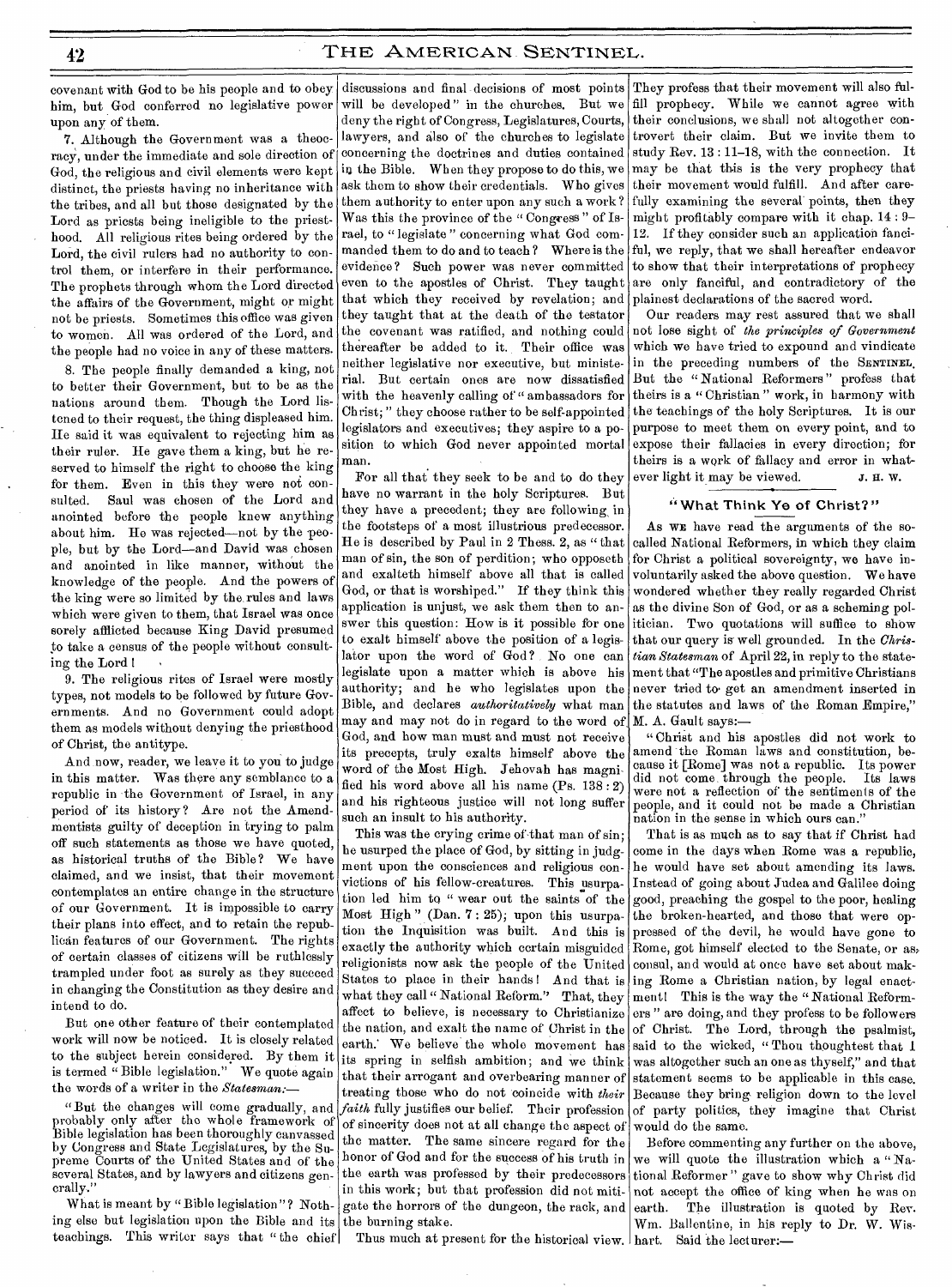" Had General Grant, after taking Richmond, been offered the office of township constable in any locality, he would have repelled the office with disdain. So Christ, being offered the small principality or kingdom of the Jews, refused acceptance; but if he had been offered the kingdoms of the whole world, as Grant the presidency of the United States, like him, Christ would have accepted."

We cannot conceive how a man calling himself a Christian could use such blasphemous language, except on the ground that he was drunk with the idea of a union of Church and State. The question, "What think ye of Christ ?" is indeed a pertinent one to put to the self-styled National Reformers. And the answer to the question, as drawn from their own statements, would be, " A selfish man of the world; a politician seeking the highest office.' In this we do not wish to be understood as implying that General Grant was such a man. There is no point of comparison between General Grant and Jesus Christ. General Grant was a man; Jesus Christ is the Son of God. General Grant, as a man, acted with manly dignity; but if Christ had done .the same thing he would have been man and not God. The party of which the *Christian Statesman* is the organ, is wont to brand every one who opposes it as an atheist; but the above quotations show that the effect of imbibing National Reform principles is to give one low views of Christ and his work. We never heard an infidel express sentiments more derogatory to the character of Christ. Being Christians ourselves and adoring Christ as the divine Mediator between God and man, we oppose the work of the National Reform Party because it is unchristian in its tendency.

To go back to Mr. Gault's assumption that Christ would have attempted to amend the laws of Rome if it bad been a republic. Says he, Its laws were not a reflection of the sentiments of the people; and it could not be made a Christian nation in the sense in which ours can." No, of course not; there would have been just the difference between an empire and a republic. The laws of Rome reflected the sentiments of the emperor, and the people acquiesced in them just the same as the people in a republic do in laws made by their representatives. The emperor was to them a divine being, an object of adoration, and therefore his laws did reflect the sentiments of the people. Therefore if Christ had been such a one as he is described by the Religious Amendmentists, he would have gone to Rome and converted the emperor. The emperor, being converted, would at once have placed "all Christian usages, institutions, and laws", on an undeniable legal basis, and, *presto,*  Rome would have been a "Christian nation." And since "the empire of Rome filled the world," by that act the whole world would have been " Christianized."

But, hold; that very thing was done. Not by Christ, however, but a little less than three hundred years after he declared, "My kingdom Government, would study his life and get is not of this world." Constantine the Great is proper ideas of his exalted character and of the generally known as "the first Christian emperor." He made laws in favor of Christians, him. As it is, their work tends only to degrade and although he was not baptized till near his Christianity and to dishonor Christ. Christ not propagation of principles on suspicion of their

death, he fully identified himself with the professed Christian party. In his day the whole Roman Empire became "Christianized." At that time there existed just the state of things which the Religious Amendment Party is now striving to bring about. As an evidence of this, and to show how thoroughly "National Reform" principles were carried out, the church historian, Socrates, tells us that no one was allowed to possess any Arian document, under pain of *being* burned at the stake, together with the prescribed document. And so strictly was this edict of that "Christian" emperor carried out, that not a line of the writings of Arius is in existence.

Like causes produce like effects. As the result of the " Christianization" of the State by legal enactments in Constantine's time, bishoprics were bought and sold just the same as secular offices were then and are now. The richest and most influential men secured the office of bishop, and used that office to increase their wealth and influence. Since religion was regulated by the civil law, the emperor was the natural head of the church; and since he also was the dispenser of patronage, men professed Christianity in order to secure office. The emperor continued to be head of the church until he transferred that dignity to the powerful bishop of Rome, whose assistance he needed in civil matters. Religion was then a matter of policy. And that is just what would happen in this country if religion were upheld by legal enactment. We care not how pure the motives of some of the advocates of the Religious Amendment may be; when the proposed Amendment is adopted, the results briefly indicated above will follow just as surely as the night follows the day. And that is the state of things which these men in their blindness imagine that Christ would sanction!

And this naturally brings us to another thought that was suggested by the second quotation, which says that if Jesus had been offered the kingdoms of the whole world he would have accepted. We call to mind the fact, recorded in two of the Gospels, that Jesus *was*  once offered "all the kingdoms of the world, and the glory of them." Did-he accept? Not oven in thought. Why not? Because the condition was that he should fall down and worship Satan. That same offer is still held out to the church. Many are becoming dazzled by the sight, and many, led by a selfish zeal which they suppose is zeal for Christ, are eager to accept. But the conditions have never changed, and if at any time before the nations are given to Christ to be dashed in pieces, his professed followers accept, professedly in his name, and for him, the sovereignty of any or all of the kingdoms of this world, it may be set down as a fact that it is because they have accepted the conditions which Christ rejected with holy scorn.

If those who are so loudly clamoring for Christ to be recognized as the head of this nature of his kingdom, they might truly honor

only did not seek, but he resolutely shunned political alliance, and "he that saith he abideth in him ought himself also so to walk, even as he walked." E. J. W.

#### The Natural Right of Mankind.

THE following is a copy of an Act "for establishing religious freedom," which was adopted by the Legislature of Virginia in 1785. It is a masterly presentation of the truth on this subject, and of "the natural right of mankind." It will bear close study just now and onward, for the National Reform Party is set for the infringement of "the rights hereby asserted." The Act was drawn up by Thomas Jefferson, whom the National Reformers entitle, " a Unitarian of the liberal school."

" Whereas Almighty God bath created the mind free; that all attempts to influence it by temporal punishments or burdens, or by civil incapacitations, tend only to beget habits of hypocrisy and meanness, and are a departure from the plan of the holy Author of our religion, who, being Lord both of body and mind, yet chose not to propagate it by coercion on either, as was in his almighty power to do; that the impious presumption of legislators and rulers, civil as well as ecclesiastical, who, being themselves but fallible and uninspired men, have assumed dominion over the faith of others, setting up their own opinions and modes of thinking as the only true and infallible, and as such endeavoring to impose them on others, hath established or maintained false religions over the greatest part of the world, and through all time; that to compel a man to furnish contributions of money for the propagation of opinions which he disbelieves, is sinful and tyrannical; that even the forcing him to support this or that preacher of his own religious persuasion, is depriving him of the comfortable liberty of giving his contributions to the particular pastor whose morals he would make his pattern, and whose powers he feels most persuasive to righteousness, and is withdrawing from the ministry those temporal rewards which, proceeding from an approbation of their personal conduct, are an additional incitement to earnest and unremitting labors for the instruction of mankind; that our civil rights have no dependence on our religious opinions, any more than on our opinions in physic and geometry; that therefore the proscribing any citizen as unworthy of the public confidence, by laying upon him an incapacity of being called to offices of trust and emolument, unless he profess or renounce this or that religious opinion, is depriving him injuriously of those privileges and advantages to which, in common with his fellow-citizens, he has a natural right; that it tends only to corrupt the principles of that religion it is meant to encourage, by bribing with a monopoly of worldly honors and emoluments those who will externally profess or conform to it; that though, indeed those are criminal who do not withstand such temptation, yet neither are those innocent who lay the bait in their way; that to suffer the civil magistrate to intrude his powers into the field of opinion, and to restrain the profession or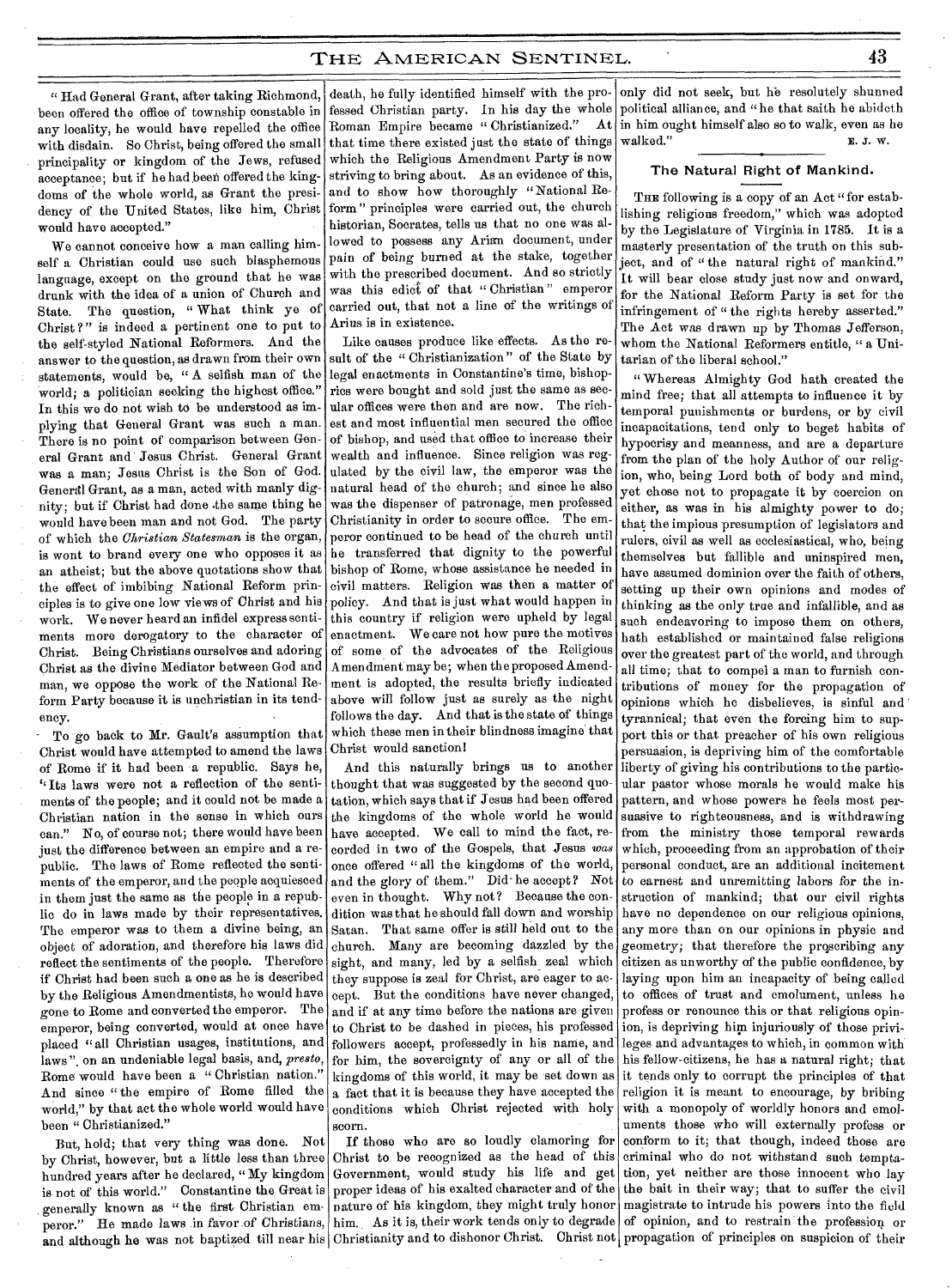ill-tendency, is a dangerous fallacy, which at once destroys all religious liberty; because, he being, of course, judge of that tendency, will make his opinions the rule of judgment, and approve or condemn the sentiments of others only as they shall square with or differ from his own; that it is time enough, for the rightful purposes of Civil Government, for its officers to interfere when principles break out into overt acts against peace and good order; and, finally, that Truth is great, and will prevail if left to herself; that she is the proper and sufficient antagonist to error, and has nothing to fear from the conflict, unless by human interposition disarmed of her natural weapons—free argument and debate—errors ceasing to be dangerous when it is permitted freely to contradict them:

"Be it therefore enacted by the General Assembly, that no man shall be compelled to frequent or support any religious worship, place, or ministry whatsoever; nor shall be enforced, restrained, molested, or burdened in his body or goods, nor shall otherwise suffer on account of his religious opinions or belief; but that all men shall be free to profess, and by argument to maintain, their opinions in matters of religion, and that the same shall in nowise diminish, enlarge, or affect their civil capacities.

"And though we well know that this Assembly, elected by the people for the ordinary purposes of legislation only, have no power to restrain the acts of succeeding Assemblies, constituted with powers equal to our own, and that therefore to declare this act irrevocable would be of no effect in law; yet we are free to declare, that the rights hereby asserted are of the natural right of mankind, and that if any act shall be hereafter passed to repeal the present, or narrow its operation, such act will be an infringement of natural right."

#### Personality of the State.

THE fundamental proposition upon which the whole National Reform structure is built, is that "the nation is a moral person." If this proposition will not hold good in the sense in which they use it, their whole scheme is a fallacy. That it will not hold good is certain.

Their idea of the State as a moral person will not allow that it is the whole people, but that it is a mysterious, imaginary something which stands separate and distinct from the people which compose it. Their concept of a State is that it is formed of all the people, yet that it is not all the people, but a distinct entity, having a personality all its own; and this personality that springs in some way from the whole people, is a person in the eyes of men just as distinct as is General Sherman or Mr. Blaine. As therefore General Sherman, or Mr. Blaine, or any and every other person, is a moral person, is responsible to God, and must acknowledge that responsibility, so this other individual, which springs in part from each individual, being a person as real, as distinct, in the eyes of men as is any one of the people, is a moral person, is responsible to God, and must acknowledge that responsibility. As it is the duty of General Sherman, or Mr. Blaine, or any other

self about religious affairs, so this person called the State or the nation must have a religion, and must exercise itself about religious affairs. With this very important difference, however, that, whereas General Sherman, Mr. Blaine, John Smith, James Robinson, Thomas Brown, John Doe, and Richard Roe, having each his own religion, must exercise himself in that religion without interfering with the exercise of anybody else's religion; this other individual must not only have a religion of its own, and exercise itself with that religion, but it must exercise itself about everybody else's religion, and must see to it especially that the religion of everybody else is the same as its own.

A State, as pictured by Prof. J. R. W. Sloane, D. D., in the Cincinnati Convention, is as follows:—

" What is the State? . . . Its true figure is that of a colossal man, his consciousness the resultant of the consciousness of the millions that compose this gigantic entity, this body corporate, his power their power, his will their will, his purpose their purpose, his goal the end to which they are moving; a being created in the sphere of moral law, and therefore both moral and accountable.

But that is not all; they even go so far as to give it a soul! In this same speech Professor Sloane said:

 $``$  The State has no soul ' is the dictum of an atheistic political-theory. On the contrary we say, with the famous French priest, Pere Hyacinth, What I admire most in the State is its soul. '

Well, if the State be, as he also said, " a personality as distinct in the eyes of men as General Grant or Mr. Colfax," then we cannot wonder that it should have a soul. But what is the soul of the State? He tells us:—

" *Moral principles are the soul of a nation;*  these are the informing spirit that mould its various elements into a compact unity, and that bind them together with bands stronger than steel."

Does Professor Sloane mean to say that " moral principles" composed the soul, and were the *kind* of a soul that " General Grant or Mr. Colfax" had? Are moral principles the soul of each of the millions of people that compose this " gigantic entity "? If, as he says, the consciousness of this colossal man is " the resultant of the consciousness of the millions that compose him, his power their power, his will their will, his purpose their purpose, his goal their goal," then why is not his soul their soul ? If moral principles are his soul, and he is but the resultant of all the others, then what can their souls be but moral principles? Truly this is a new conception of the soul, which we commend to the consideration of psychologists and theologians. We confine ourselves to the political aspect of the question.

### The Doctor proceeds:—

A still more practical view of the subject is taken when we consider the moral obligations of a nation as such; like an individual, it is held bound in the judgment of mankind to the fulfillment of its obligations. Great Britain, France, and Italy owe enormous debts. The same is true of our own country. Shall the<br>obligations of these debts be met? May the obligations of these debts be met? nation repudiate? If not, why not? . . . Or does the law, 'Thou shalt not steal,' bind a nation as well as an individual?

expressing moral qualities, which we apply to men ? Has not Great Britain a national character as well defined in the minds of men as her queen or Prime Minister—a character into which her physical character and resources scarcely enter, but which is determined by moral qualities? Is not the United States a personality as distinct in the eyes of men as General Grant or Mr. Colfax ?"

Having thus established, as they suppose, their proposition that the State is a moral person, the fundamental principle of the whole National Reform movement is, as stated by themselves:—

"The nation being a moral person, must have a religion of its own, and exercise itself about religious *affairs."—Christian Statesman, Feb. 28, 1884, p. 5.* 

It is too often the case with a person who is eager to prove a particular proposition that he first resolves upon his conclusion, and then makes " a *major* of most comprehensive dimensions, and, having satisfied himself that it contains his conclusion, never troubles himself about what else it may contain;" and as soon as it is examined it is found to contain an infinite number of conclusions, every one being a palpable absurdity. This is exactly the'logical position occupied by the advocates of this socalled National Reform. Take the statements which we have here quoted, and who cannot see that they apply with equal force to any conceivable association of human beings for a common purpose? Let us here apply their argument in a single case, and anybody can extend it to any number of similar cases.

What is a railroad company? Its true figure is that of a colossal man, his consciousness the resultantof the consciousness of the stockholders of this gigantic entity, this body corporate; his power their power, his will their will, his purpose their purpose, his goal the end to which they are moving; a being created in the sphere of moral law, and therefore both moral and accountable. It is composed of moral beings subject to moral law, and is therefore morally accountable.

A still more practical view of this subject is taken when we consider the moral obligations of a railroad company as such; like an individual it is held bound in the judgment of mankind to the fulfillment of its obligations. May the railroad company repudiate? If not, why not? Or does the law, " Thou shalt not steal," bind a railroad company as well as an individual? Do we not apply to railroad companies the same adjectives expressing moral qualities which we apply to men ? Has not the Erie Railroad Company a character as well defined in the minds of men as its president or its cashier—a character into which its physical character and resources scarcely enter, but which is determined by moral qualities ? Is not the Baltimore and Ohio Railroad Company a personality as distinct in the eyes of men as is General Sheridan or Mr. Edmunds?

person, to have a religion, and to exercise him- we not apply to nations the same adjectives atheism; it is practically a denial of God's " The railroad company has no soul " is the dictum of an atheistic political theory. On the contrary, we say, with the famous financial priest, James Fisk, Jr., what I admire most in the railroad company is its soul. Moral principles are the soul of a railroad company. The denial of the moral character and accountabil- $Do$  ity of the railroad company is of the nature of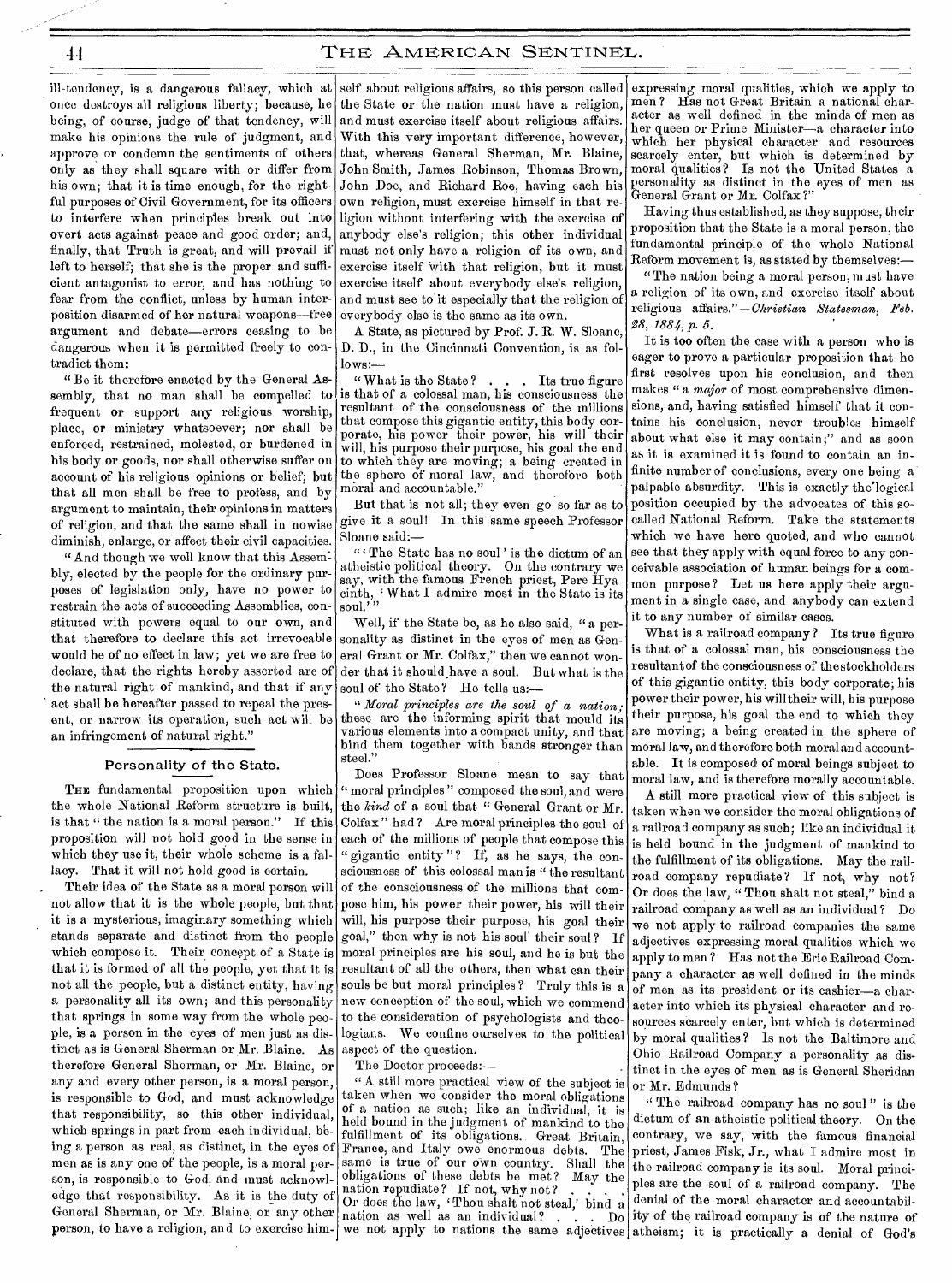providential government—leads to the subversion of morals, and the destruction of the railroad itself. That a railroad company is possessed of moral character, that it is therefore a subject of moral law, and consequently accountable to, God, is not theory but fact; not hypothesis, but science. That all men do not admit that a railroad company is a moral being, and accountable to God, does not prove that it is not an established principle of moral and political National Reform science. Therefore *the railroad company, being a moral person, must have a religion of its own, and must exercise itself about religious affairs.* 

There, that is a genuine National Reform argument. And we submit to any candid mind that it is just as good in proof of the personality and moral obligation of the railroad company as it is for that of the State. And not only for the railroad company and the State, but likewise, and equally, good for the personality and moral obligation of banks, insurance companies, steamship companies, gas companies, water companies, publishing companies, lodges, benefit societies, clubs, corporations, and associations of all kinds; and the logic of the whole situation is that each and every one of these must in its corporate capacity " have a religion of its own, and must exercise itself about religious affairs." If the premises of the National Reform Association be true, this conclusion and a number of other equally absurd inevitably follow, or else there is no truth in syllogisms. But if the logic of the thing be so absurd, it only demonstrates the absurdity of the principle.

Now the National Reformers, being wedded to the principle, and wishing to be divorced from the inevitable conclusions, resort to the fallacy that railroad, bridge, steamboat, etc., companies are " but creatures of the State," and so are not moral persons. Dr. McAllister in the Cleveland convention, in trying to meet this point said:—

"The nation is a moral person, created by God, and creation implies the authority of the creator; but a company of the kind described, receives its charter *from the State, is subject to the laws of the State."* 

- With that,,place the following from Rev. T. *C.*  Sproull in the same convention, speaking to the same resolution as was Dr. McAllister:—

" If the nation is not a moral being, it *cannot be* subject to the law of God."

Accordingly, between the State and the company, we have the following

#### CONTRAST.

*• The nation* Is created by. God; Therefore the *nation is a moral person,* and hence is *Subject* to the *law* of God. The *company* is created *by* the State; Therefore the *company* is *not* a moral person, and hence is *Not* subject to the law of God.

Now if, as they say, the railroad and other companies are not-moral persons; and if, as they also say, and which is manifestly true, these *not*moral persons (or companies) " cannot be subject to the law of God," then why is there so much ado made about these *" Sabbath-breaking* railroads," these " *Sabbath-breaking* steamboats," and so on through the list? Then why are the railroad companies told, as they are in the address of the International Sabbath Association, printed in the *Statesman* of Feb. 7, 1884, pp. 2, 3:—

" Your action in thus multiplying trains to *desecrate* the *day of rest* is in *direct violation of divine law" t "* In view of your responsibilities to God, . . . you cannot afford to do this." We would respectfully submit to the consideration of the National Reform Party the fol-

lowing: From your own premises there *is not,*  and there *cannot* be, any such thing as a Sabbath-breaking railroad company, nor any other kind of a Sabbath-breaking company. For you say, first (truly), the Sabbath is a part of the law of God; secondly, you say that a not-moral person " cannot be subject to the law of God;" thirdly, you say that the *company,* as distinguished from the *Government, is "* not a moral person"; and then, you inconsistently accuse the railroad companies of "direct *violation* of *divine* law"1

Now how is it possible for a person, 'being, or thing which " cannot be subject to the law of God," to violate that law ? It is plainly impossible for a not-moral being to violate moral law. It is equally impossible for such a being to have any "responsibilities to God;" because where there can be no *subjection* to law, there can be no *violation* of law; and where there can be no *violation* of law, there can be no *obedience* to law; and where there can be no obedience to the *law of God,* there is no *responsibility to* God. Therefore it just as absolutely follows from your premises that a railroad or other company cannot break the Sabbath, as that two and two make four. And it is just as absolutely true that your resort to a fallacy to escape an absurdity, has involved you in a glaring inconsistency; for it is plainly inconsistent for you to hold a being subject to that to which you say it cannot be subject."

But if you persist in holding the companies responsible to the law of God, you must admit that they are moral beings, and hence equally with the Government must profess a religion, and have a test, and with that, logically admit an infinite number of other absurd conclusions; in short, admit that every combination of human beings for a common purpose, must, as such combination, profess a religion and have a test.

Here, then, is the dilemma of the National Reform Party,—either an *inconsistency* or an *absurdity.* But we have no ground for hope that they will abandon either the fallacy or the absurdity. For as the fallacy was adopted for the express purpose of escaping the absurdity, for them to abandon either would be to abandon their cause. Therefore we have only to expect that they will act in harmony with the ways of error always, and hold to both the absurdity and the inconsistency, and when questioned about either, do as is suggested by Rev. R. C. Wylie in the *Statesman,* of Feb. 14, 1884; that is, " adopt a plan that will prevent a repetition' of any such questions. A. T. J.

" STATE churches commonly die of moral *pyaemia.* History has not yet proved that, without reformatory awakenings from outside, and disciplinary dislodgements within, a church of Christ welded to the State *can* be saved from sinking into a Sybaritic civilization in which the crumpled roseleaf takes all spirit out of evangelistic enterprise."—Prof *Austin Phelps, D. D., in Congregationalist.* 

## Religion and the Church.

WHEN so much is said *pro* and *con* about a union of Church and State, it is fitting that we know exactly what is meant by " the church." Many people erroneously suppose that the term refers to some particular denomination, as the Methodist, Baptist, or Presbyterian. But this is not the case. To use the term in that sense would be manifestly unfair. If in speaking of "the church" we should refer to some special denomination, we would thereby imply that no other denomination could be a part of "the church." With the exception of the Catholic, nobody uses the term "the church" with reference to any particular sect.

In the Bible "the church" is declared to be the body of Christ. In one place Paul says of Christ that " he is the head of the body, the church" (Col. 1 : 18); and again be says that God "bath put all things under his feet, and gave him to be the head over all things to the church, which is his body." Eph.  $1 : 22, 23$ . Baptism is universally recognized as the entrance to the church, as Paul says, " By one Spirit are we all baptized into one body," and that this body is Christ is shown by the words, "As many of you as have been baptized into Christ have put on Christ."

"The church," then, in the strict sense of the word, is composed of those who are "in Christ," who have been converted, " born again," and are consequently "new creatures." From this it is very evident that, strictly speaking, no one religious sect, nor all of them together, can be called "the church." Everybody is willing to admit that in every denomination there are those who'are really members of " the church," because they are united to Christ; but nobody will claim that all of any denomination are truly Christian.

Since we cannot always distinguish the true professor from the false one, it is evident that the extent of the church is known only to Him who can read the heart; but it is not convenient always to make this fine distinction in our conversation, neither is it possible; and therefore we speak of all who profess the religion of Jesus as members of his church. Thus we *assume,* since we cannot *decide,* that each individual's profession is an honest one.

Now mark this fact: the religion of Jesus, or the profession of that religion, is the distinguishing characteristic of the church. It is that which makes the church, and without that there is no church.

With this matter clearly in mind, we are prepared to decide for ourselves whether or not the Religious Amendment Party is in favor of a union of Church and State. And this decision shall be made from the published statements of that party. In the National Convention held in New York in 1873, Dr. Jonathan Edwards, of Peoria, Ill., said:—

" It is just possible that the outcry against Church and State may spring rather from hatred to revealed religion than from an intelligent patriotism. But where is the sign, the omen of such Church and State mischief coming upon us? Who will begin and who will finish this union of Church and State? If you think the Roman Catholic can do it in spite of the watchfulness of the Protestant; or that one Protestant sect can do it amid the jealousy of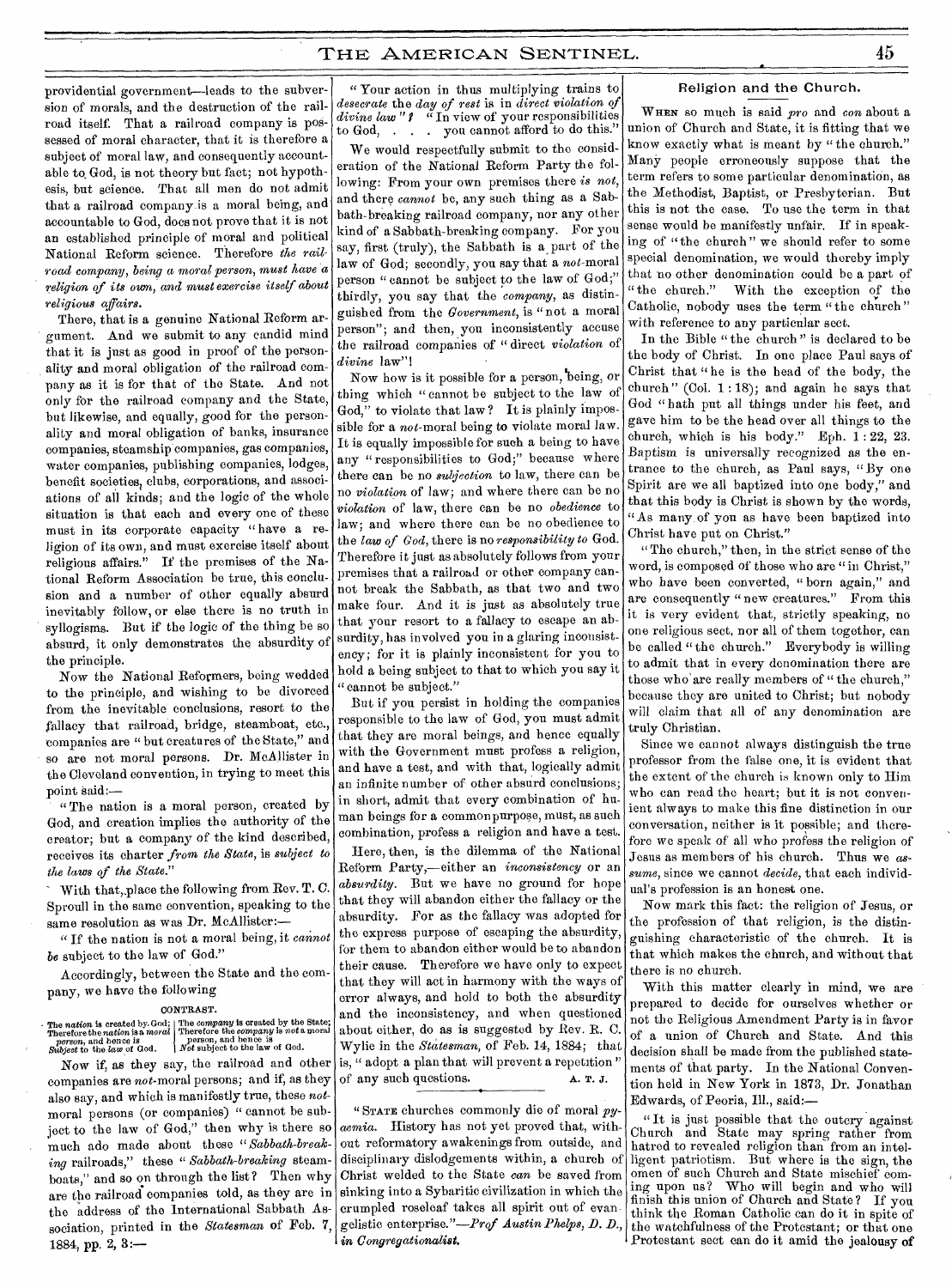all the other sects; or that all these sects would combine to effect a joint union with the State, you have a notion of human nature and of church nature different from what I have. Church and State in union, then, are forever impossible here, and, were it never so easy, we all repudiate it on principle. There are enduring and ever valid reasons against it. But religion and State is another thing.<br>sible. That is a good thing-and That is a good thing—and that is what we aim to make a feature in our institutions."

Exactly, and right here do we see the omen of a union of Church and State. We do not expect that in this country the Catholic Church will be the State Church, nor that any one of the Protestant sects will be honored by an alliance with the State. Neither do we look for all the sects to combine and sink their individual names and thus form a union with the State. But we do look for a desperate effort to unite Church and State, and we claim that this effort will be made by the so-called National Reform Party. And further, we claim that Dr. Edwards has admitted, even while denying it, that such union 'is the avowed object of that party. We leave it to the candid reader if the short argument at the beginning of this article, defining " the church," taken in connection with Dr. Edwards's positive declaration, does not prove that a union of Church and State is the grand object sought by the Amendmentists.

" But," says one, " do you not teach that a man should carry his religion into his business? Why then should you object to religion in the State ?" We do believe that if a man *has* religion he should manifest it in his business transactions as well as in church; but if he has it not, we would not have him simulate it. So likewise we believe in religion among individuals everywhere, for only individuals can be religious. No man can be religious for another, neither can one man or any number of men make any man religious. And therefore we are not in favor of upholding religion by the laws of the State.

Perhaps it may be made a little plainer that religion in the State is Church and State united. We say that the possession of true religion marks one as a real Christian—a member of the church of Christ. The association together of a body of people professing religion constitutes, outwardly at least, a branch of the church of Christ. And so likewise the profession of religion by the State, constitutes a State church. It is all the union of Church and State that has ever existed. And when such union shall have been effected, what will be the result? Just this: Religion and patriotism will be identical. No matter how pure some of the principles upheld by the laws may be, they can have no vitalizing, spiritual effect on the hearts of the people, because they will stand on the same level as the law defining who are eligible to office, and regulating the length of the presidential term. In short, the incorporation of religion into the laws of the State, marks the decline of religion in the hearts of the people. And this is what the Religious Amendment Party is pledged to bring about.

Ought not all lovers of pure Christianity to such a proceeding? **E. J. W.** 

#### Th'e Higher Law.

**THE** following is from the pen of Rev. Wm. Ballantine, a Presbyterian minister who has from the first been a firm opposer of the Religious Amendment party, and an exposer of its fallacies. This extract is from a "Reply to Dr. W. Wishart," in a National Reform Convention. In future numbers we shall present more from the same source :—

Some persons are very anxious to have the Bible recognized as the supreme law of the land, thinking that if this were done, it would secure righteous enactments and their judicious enforcement. But a moment's reflection should convince them that the influence of God's word cannot be increased by human authority. If his authority as its Author, and the energy of his Holy Spirit, do not render it efficient, no civil enactment can. He is our Sovereign and the Bible is his law, and to him alone are we accountable for our belief in its doctrines, and the practice of its principles. Does human authority command contrary to its precepts ? Then our duty is to obey God rather than man. It is to us, then, the higher law. But trammel it with human legislation, make it the law of the land, and it ceases to be the higher law. Then you are bound to receive as its teachings, in any matter of dispute, not your own honest convictions of its truth, but the interpretation of your civil judges. If this interpretation and your belief of its truth conflict, there is no remedy—no higher law to appeal to. No alternative is left you but either to submit or rebel against legitimate authority, for you have made it the law of the land and appointed civil authorities to interpret the law of your conscience. Such treatment would not only belittle, but destroy the influence' of the Bible. How powerful and weighty were the appeals of Sumner, Seward, and Chase to the higher law, in their advocacy of the downfall of slavery ? The inspiration of their principles, drawn from such a divine source, caused the autocrats of the South, as they sat in the Halls of Congress, to tremble like Belshazzar of old, when he saw the divine hand writing the epitaph of his kingdom— " MENE, MENE, TEKEL, UPHARSIN." In this controversy, had it been the formal law of the land, it would have become secularized in the " irrepressible conflict " about its meaning, and the mighty logic of its sacred influence would have departed. Excellent on this subject are the following editorial remarks in the Cincinnati *Gazette* of February 7, 1872:—

enter a hearty and continued protest against their citizens. In stating this as the conviction law of God have set up a very *bare human con-*The movement to put into the Constitution a declaration of spiritual authority originates with a class of persons who think that religious liberty and the system of government which separates Church and State are failures. It is not strange that they should have this lack of faith, for the system is an experiment which our Government alone of all the Governments of the world is trying. It is not strange that many should think that religious liberty is licentiousness, and that a State without a State religion is a godless State, and is virtually an expression of contempt for religion; for in all ages of the world, States, whether pagan or Christian, have taken charge of the religion of of these movers, we give full consideration to *trivance* to rule over them.

their disclaimers and explanations. In spite of all these, no plain reason can be given for inserting in the Constitution an acknowledgment of a spiritual authority in our Government that does not mean a declaration of religious duties on the part of the State which make the State a church, with the power and the duty to enibree religious observances, and to *disqualify*  and *disfranchise* those who do not subscribe to what the State lays down in purely spiritual matters.

" These movers labor under the mistake of supposing that anything which they believe to be true is a proper thing to put into the Constitution. When they affirm this source of existence and authority, and this allegiance, and this authority of the Bible as a rule of conduct, they find very few to dispute. The proper application of all this is that all men should make Christian morality and Christian duty the rule of their conduct in public affairs, and thus should make religion the higher law of political action. But their conclusion is that because what they declare is truth, it should be put into the Constitution and thereby be made coercive law. Their religious zeal is greater than their knowledge of constitutional law. The Constitution is not a platform of abstract declarations, nor is it a creed which people are to assent to, but to make the law of their conduct according as they can hold. It is a body of fundamental law for the government of the country. It is made to be carried into effect by the Government, by legislative, judicial, and executive administration. This declaration of spiritual authority is to be a mere mocking of God, or it is to have the same force as all other parts of this fundamental law, and it is to be carried into effect by the same instrumentalities.

"God and religion are not abstractions. They have their written law, the Bible. These declarations mean-if they have any meaning-that the Bible shall be the law of the Government, by which all our laws are to be tested, and which our courts are bound to administer. Now to say that the Bible is sufficient rule of faith and practice, and to say that it shall be made the law of our Government, aro two widely different things. The first is a declaration that all Christians subscribe to. The second is what very few of them will accept. Our laws are to be administered by the ordinary infirm human agencies. Do we desire to put the divine law into their hands to define and execute?

" Human nature will remain as it was before. No miraculous change will be wrought by this declaration. The Government will continue to be administered by men of ordinary passions, such as are elected by the average intelligence and virtue, and the average ignorance and corruption of the voting population. Viciousness, and ignorance, and corruption will continue to be powers in the body politic the same as before, and these will continue to elect legislators, executives, and judges of their own sort. The consummation will be that a spiritual 'authority will be created to be administered by a low order of political instrumentalities, and men will find that they have foolishly parted with , their freedom of conscience, and instead of the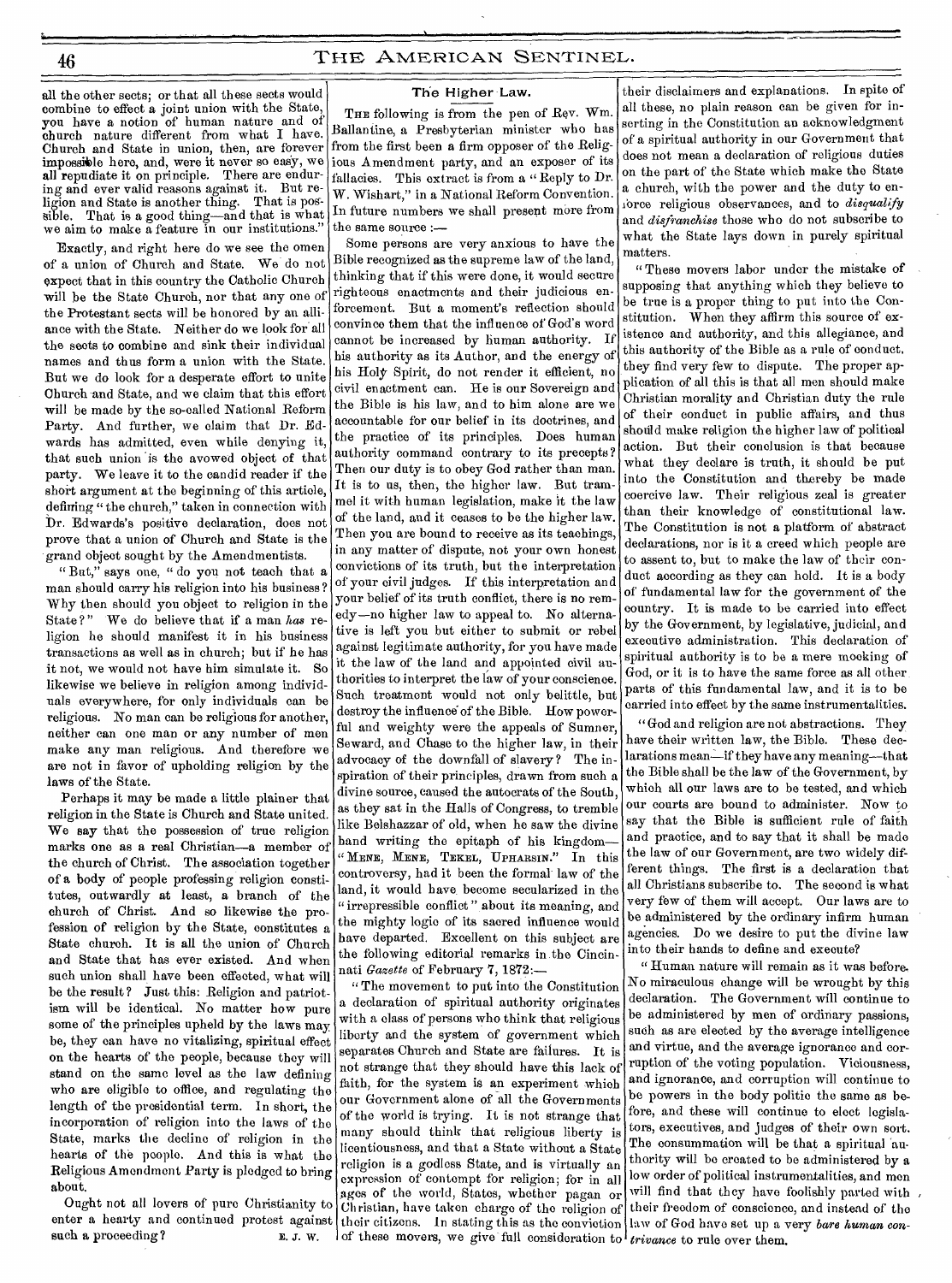"Do intelligent people think that what they have seen of the nature of popular government the gospel. The magistrate protects, not souls, —a thing which cannot rise higher than the average intelligence and virtue of the voting masses—is such a thing as they would like to confer spiritual authority upon ? Do they really think religious liberty so poor a thing that they would part with it so basely? Instead of elevating our politics by dragging religious administration into them, they will drag down religion to the level of our politics.

"Even in the individual affairs of religion, men do not treat it as an abstract element which is to execute itself. They associate themselves and form organizations to interpret its law and to carry it into life.

" So a State religion cannot be a mere abstraction. It must have form 'and expression and a corporeal existence. A State religion—that is, the declaration of spiritual authority and spiritual duties in the State—must have a State church to define it. In fact, the State must be the church. Those agitators for an amendment to confer religious power and duties on the State are not conscious how cheaply they are proposing to barter away the priceless pearl of religious liberty. But they must see that they are laying down doctrines which will make it necessary to keep the political machine in their own hands in order to save their own religious liberty, and thus that they are periling the rights of conscience upon the chances of political control."

### National Reform Opposed to True Protestantism.

THE principles of the National Reform Party are essentially papal. Opposition to that party is essentially Protestant. The success of that party will be the subversion of every principle of the Reformation, and the triumph of the principles of the papacy. The following extract is from the "Augsburg Confession," read before the Emperor Charles V., and the Imperial Diet June 25, 1530. It presents the true, Christian, and Protestant doctrine of the position that should be occupied by the Church and the State respectively. This is not the doctrine held by the National Reform Party therefore that party is anti-Protestant. The people must awake to the fact that the conflict between the Reformation and Catholicism, between Protestantism and the Papacy, is not yet ended.

" Many have unskillfully confounded the episcopal and the temporal power; and from this confusion have resulted great wars, revolts, and seditions. It is for this reason, and to reassure men's consciences, that we find ourselves constrained to establish the difference which exists between the power of the church and the power of the sword.

" We, therefore, teach that the power of the keys or of the bishops is, conformably with the word of the Lord, a commandment emanating from God, to preach the gospel, to remit or retain sins, and to administer the sacraments. This power has reference only to eternal goods, is exercised, only by the minister of the word, and does not trouble itself with political administration. The political administration, on the

but bodies and temporal possessions. He defends them against all attacks from without, and by making use of the sword and of punishment, compels men to observe civil justice and peace.

" For this reason we must take particular care not to mingle the power of the church with the power of the State. The power of the church ought never to invade an office that is foreign to it; for Christ himself said: 'My kingdom is not of this world.' And again: 'Who made me a judge over you?' St. Paul said to the Philippians: 'Our citizenship is in Heaven.' And to the Corinthians: ' The weapons of our warfare are not carnal, but mighty through God.'

" It is thus that we distinguish the two governments and the two powers, and that we honor both as the most excellent gifts that God has given us here on earth."

### Liberty-Loving Presbyterians.

THE first body of ministers of any denomination, to openly recognize the act of Congress in issuing the Declaration of Independence, was the Presbytery of Hanover, Virginia. At its first meeting after the Declaration, they addressed a memorial on the subject of Church and State, to the Virginia Assembly. The following paragraph from that memorial by those liberty-loving Presbyterians, we commend to the consideration of the National Reform Party, whose active public workers so far have mostly been Presbyterians. We should like to see them meet these sturdy principles so well stated by the Hanover memorialists.

" In this enlightened age, and in a land where all of every denomination are united in the all of every denomination are united in the  $\left|\bigotimes \texttt{MITH'S} \texttt{ DIAGRAM} \texttt{ OF} \texttt{ PAR-}\right|$ expect that our representatives will cheerfully concur in removing every species of religious as well as civil bondage. Certain it is, that every argument for civil liberty gains additional strength when applied to liberty in the concerns of religion; and there is no argument in favor of establishing the Christian religion but may be pleaded, with equal propriety, for establishing the tenets of Mohammed by those who believe the Aleoran; or, if this be not true, it is at least impossible for the magistrate to adjudge the right of preference among the various sects that profess the Christian faith, without erecting a claim to infallibility, which would lead us back to the Church of Rome.

"Neither can it be made to appear that the gospel needs any such civil aid. We rather conceive that when our blessed Saviour declareb his kingdom is not of this world, he renounces all dependence upon State power; and as his weapons are spiritual, and were only designed to have influence on the judgment and heart of man, we are persuaded that if mankind were left in the quiet possession of their inalienable religious privileges, Christianity, as in the days of the apostles, would continue to prevail and flourish in the greatest purity by its own native excellence, and under the all-disposing providence of God.

"We would also humbly represent that the

other hand, is busied with everything else but only proper objects of Civil Government are the happiness and protection of men in the present state of existence; the security of the life, liberty, and property of the citizens, and to restrain the vicious and encourage the virtuous by wholesome laws, equally extending to every individual; but that the duty which we owe to our Creator,' and the manner of discharging it, can only be directed by reason and conviction, and is nowhere cognizable but at the tribunal of the universal Judge."

> " To illustrate and confirm these assertions, we beg leave to observe, that to judge for ourselves, and to engage in the exercise of religion agreeably to the dictates of our own consciences, is an inalienable right, which, upon the principles on which the gospel was first propagated, and the reformation from popery carried on, can never be transferred to another."

#### The First Six Months.

THE time of those who subscribed for the AMER-ICAN SENTINEL for six months, expires with this number, also the time of those to whom the SENTI-NEL was sent in lieu of the *Signs Supplement*. trust you are pleased with the SENTINEL and hope that you will send us your renewal promptly. Terms: single subscription 50 cents; or the paper one year and "Marvel of Nations," post-paid, for \$1.25. The SENTINEL, in clubs of *five copies,* to one name and address, for \$2.00; ten or more copies at 35 cents each. Address, AMERICAN SENTINEL, Cor. Twelfth and Castro Streets, Oakland, Cal.

#### New Premium Offer.

WE will send the *Pacific Health Journal* one *year*  to any address, and the " Practical Manual of Health and Temperance," post-paid, for \$1.00. Or the *Journal* one year and the two books, viz., " Temperance and Gospel Songs," and "Diphtheria: Its Causes, Prevention; and Proper Treatment," post-paid, for \$1.00.

LIAMENTARY RULES,

—SHOWING—

*THE RELATION OF ANY MOTION TO EVERY OTHER MOTION, AND ANSWERING AT A GLANCE OVER 500 QUESTIONS IN PAR-LIAMENTARY PRACTICE;*  —TOGETHER—

WITH A KEY CONTAINING CONCISE HINTS AND DIRECTIONS FOR CONDUCTING THE BUSINESS OF DELIBERATIVE *ASSEMBLIES.* 

A work designed for Students, Teachers, Professional Men, all who may be called upon to preside over business meetings, all who ever have occasion to take part in business proceedings, and all who may wish to inform themselves on the important subject of Parliament-<br>ary Rules. `The subject is here presented under

AN ENTIRELY NEW ARRANGEMENT,

By which a great amount of information is presented to the eye at once, in a MARVELOUSLY CONDENSED FORM. By an ingeniously-devised system of diverging and converging lines, all the rules applying to any given motion, and all the motions coming under any given rule, are presented at one view, FACILITATING IMMENSELY the acqui. sition of a general knowledge of this subject, and furnishing to a Chairman instant information on any point upon which doubts may arise.

IT IS TO THE STUDY OF PARLIAMENTARY PRACTICE WHAT A MAP IS TO THE STUDY OF GEOGRAPHY.

Bear in mind that *every member* of a deliberative assembly should understand parliamentary rules as well as the Chairman, to avoid the mortification of moving out of order.

Size of Diagram,  $12\frac{1}{2}$  by  $6\frac{3}{4}$  inches, printed on bond paper. A key is appended to the Diagram, containing full explanations, hints, and directions for conducting deliberative proceedings, printed on fine<br>calendered paper, with ornamental colored border. The whole is calendered paper, with ornamental colored border. put up in neat muslin covers, embossed in jet and gold, convenient and durable for pocket use. Price, by mail, post-paid, single copy, . - **50** cents.

Agents wanted in the Western States Address, PACIFIC PRESS, Oakland, Cal.